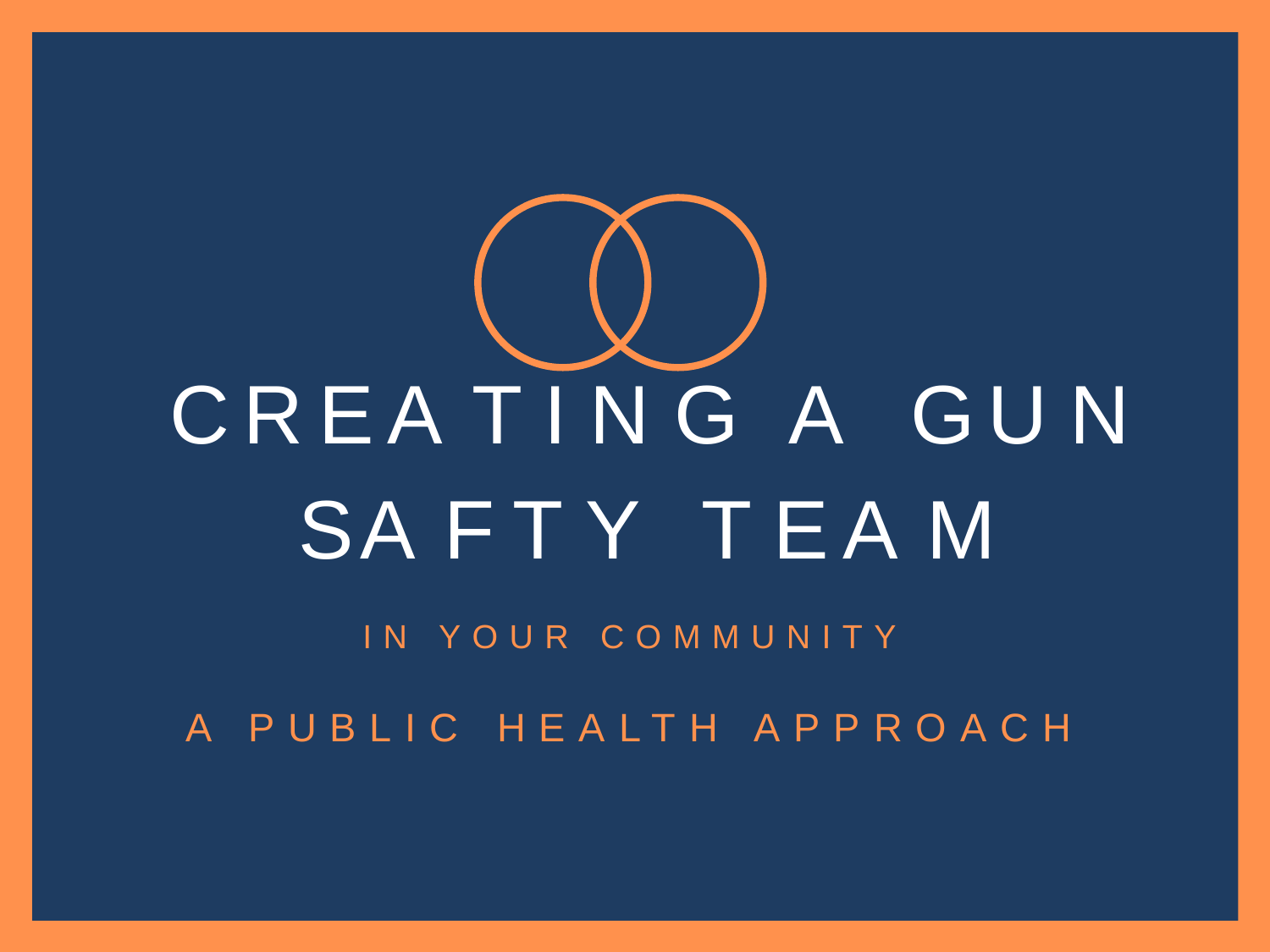### What it is not

· Political or Partisan 2nd Amendment

### What it is

- · Safety
- Prevention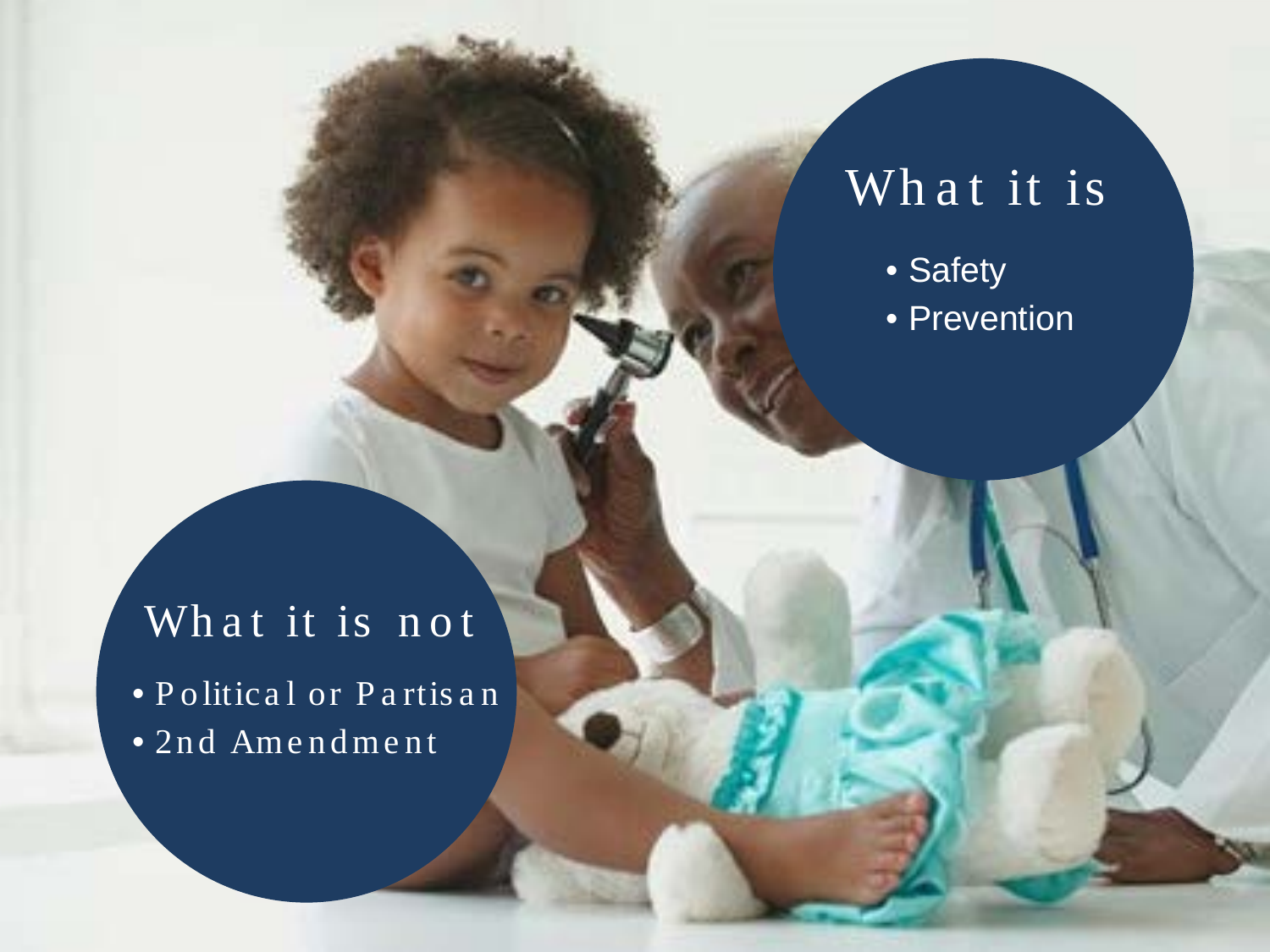### WHAT WE KNO W NATIO NALY





Source: American Academy of Pediatrics

1 IN 3 HOMES have a gun

### **CHILDREN**

live in a home with a gun that is unlocked an loaded

3 OUT OF 4 CHILDREN ages 5 - 14 know where the gun is kept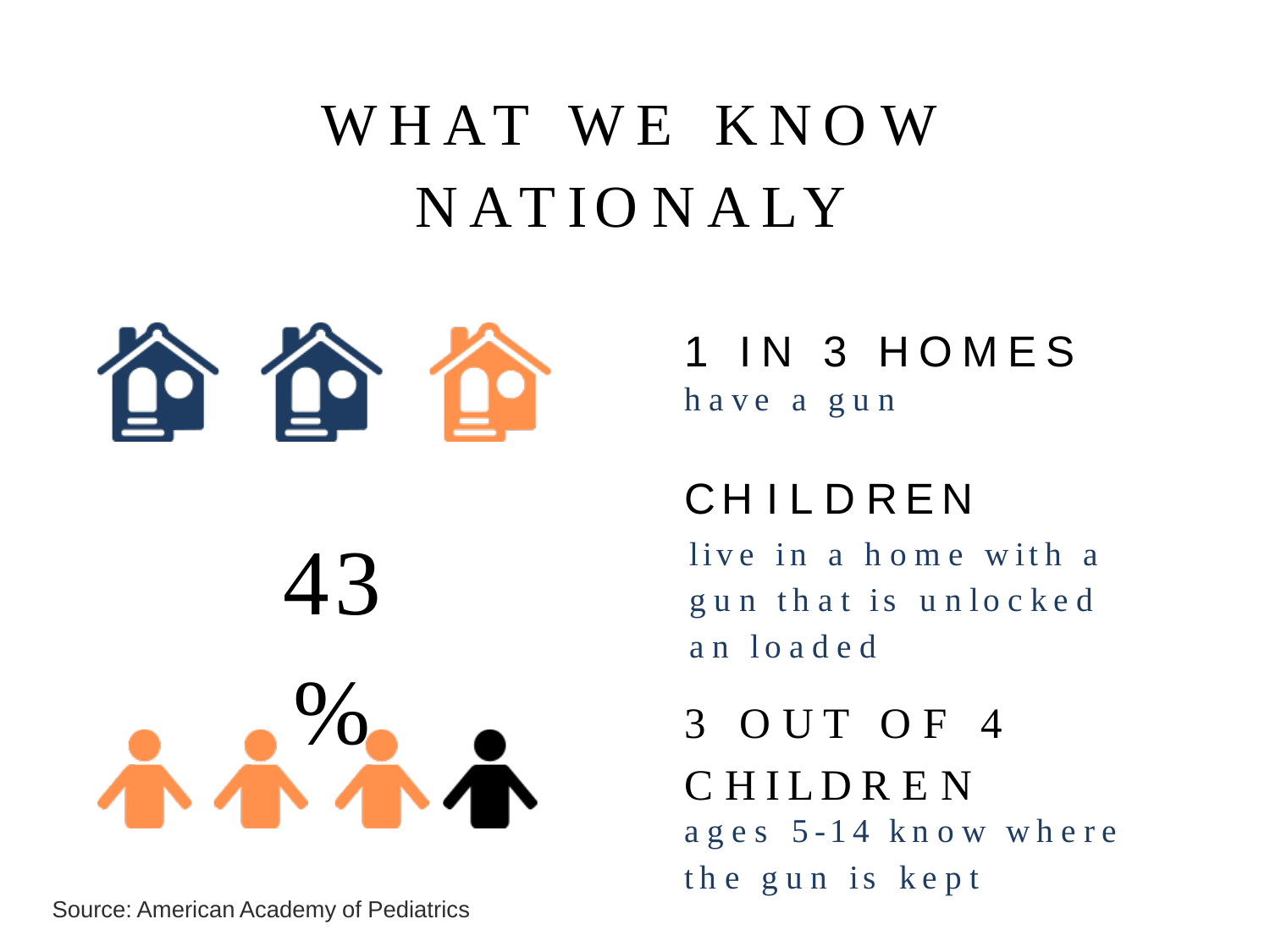### WHAT WE KNOW IN NORTH CAROLINA



#### CHILDREN

17 and under lost their lives to gun violence  $(2008 - 2017)$ 

#### CHILDREN

live in a home with a gun that is unlocked and loaded (62%)

81,110

Source: Child Fatality Task Force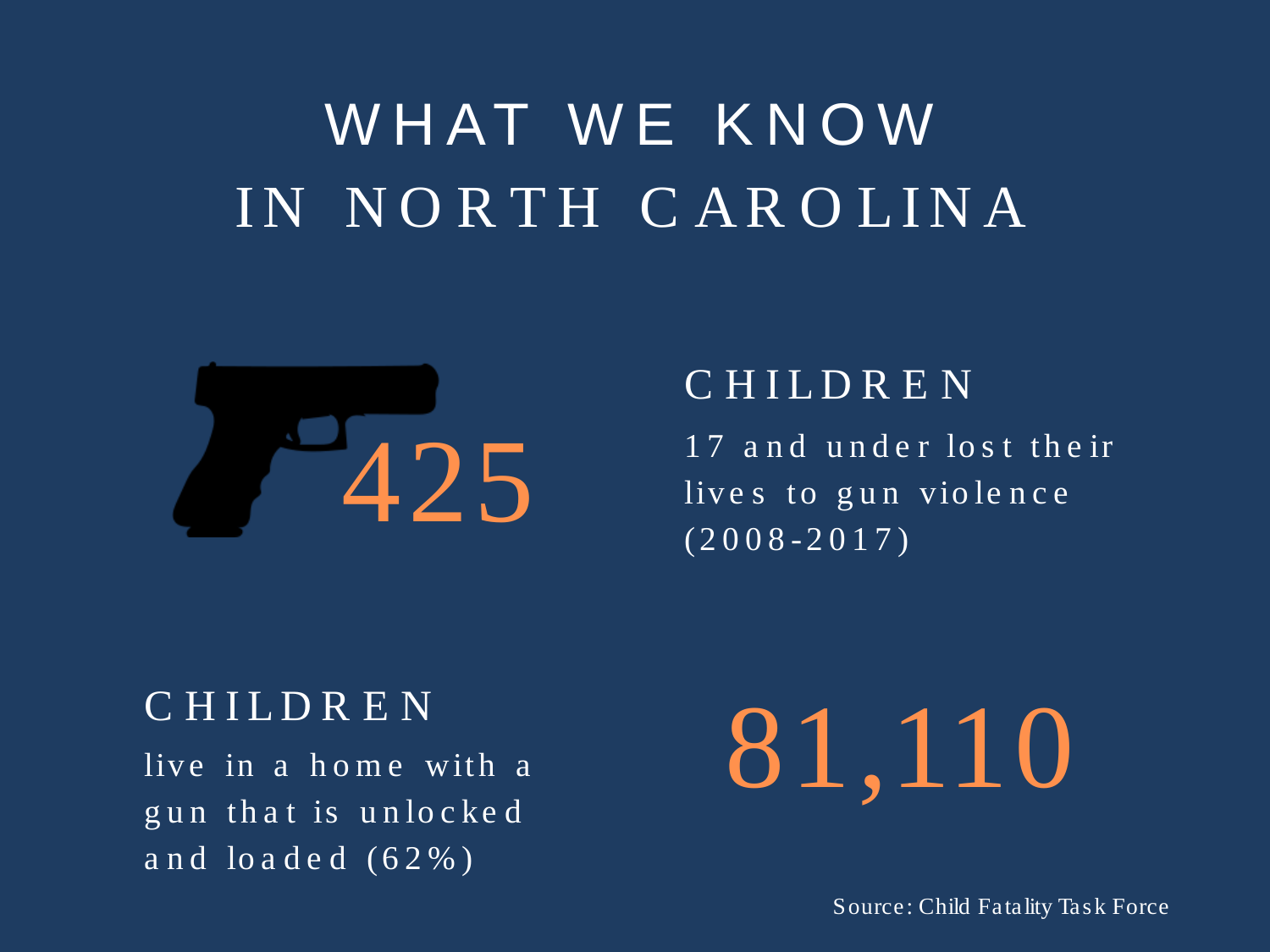## WHY IT MATTERS

#### NATIO NALLY

Firearms are Firearms are  $\begin{array}{|c|c|c|c|c|}\n\hline\n\text{the} & \text{S} & \text{S} & \text{S} & \text{S} & \text{S} \\
\hline\n\text{the} & \text{S} & \text{S} & \text{S} & \text{S} \\
\hline\n\end{array}$ 

2nd

leading casue of death in children ages 0-19

8

Children a day die from firearms

another 9 are injured

#### Children as young as

years of age are strong enough to pull the trigger of a gun

3

of unintentional deaths from a firearm in children under the age of 15  $\overline{occur}$  in the home

Source: Brady Campagin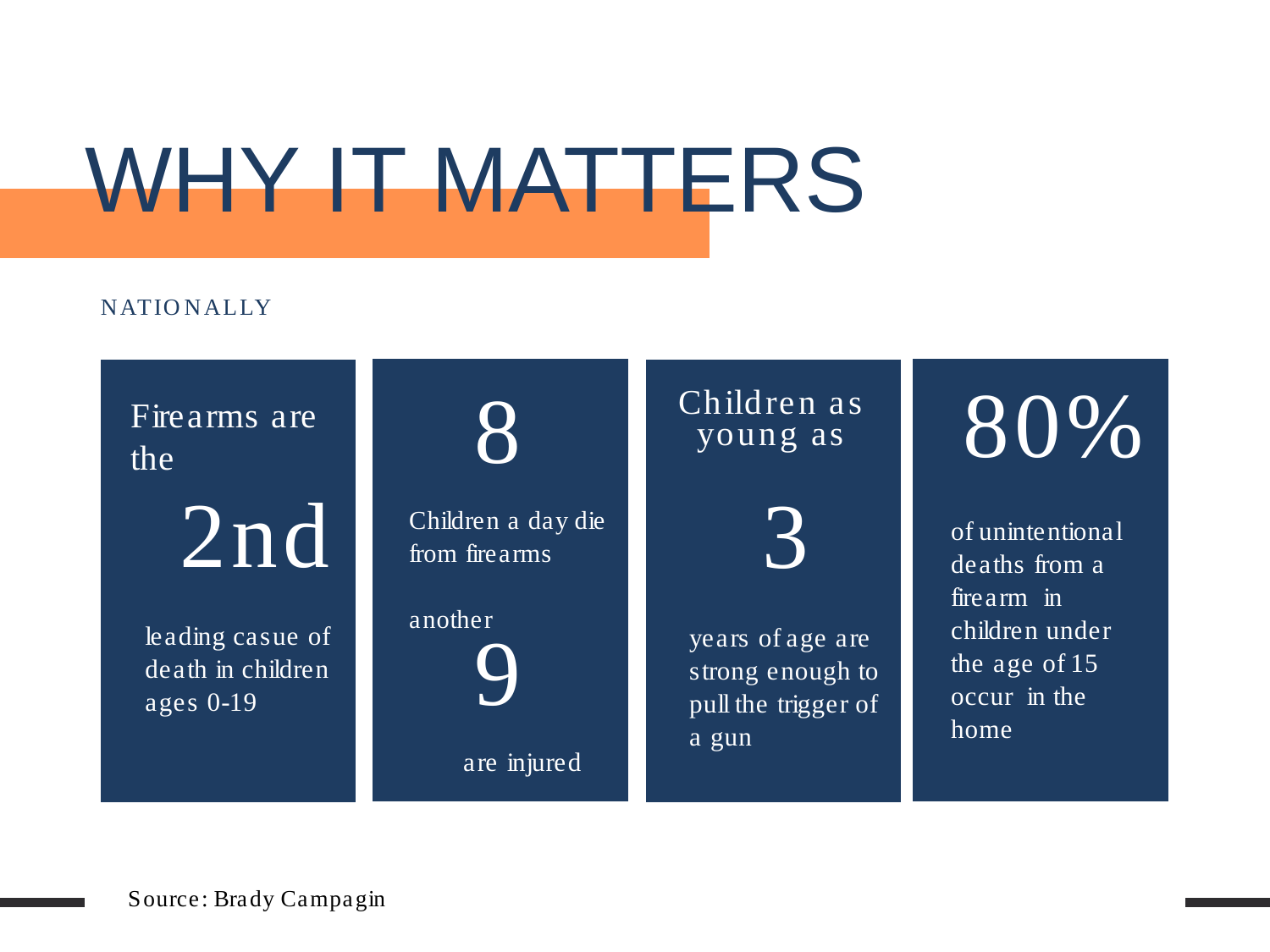### DURHAM COUNTY GUN SAFETY TEAM HIS TORY



The Durham County Gun Safety Team was es tablis hed in 1999 by the Durham County Board of Health in a effort to reduce gun violence in the community

Membership includes a wide array of s takeholders in the community

Ac tivitie s focus on s afe s torage including the As king Saves Kids campaign and providing free gunlocks in the community

Community events , health fairs , clinics , veterans events , Dixie Deer Clas s ic, s chools , Harley Davids on annual event, day cares , Head Start, Wildlife Shooter Banquet. PTAs , etc.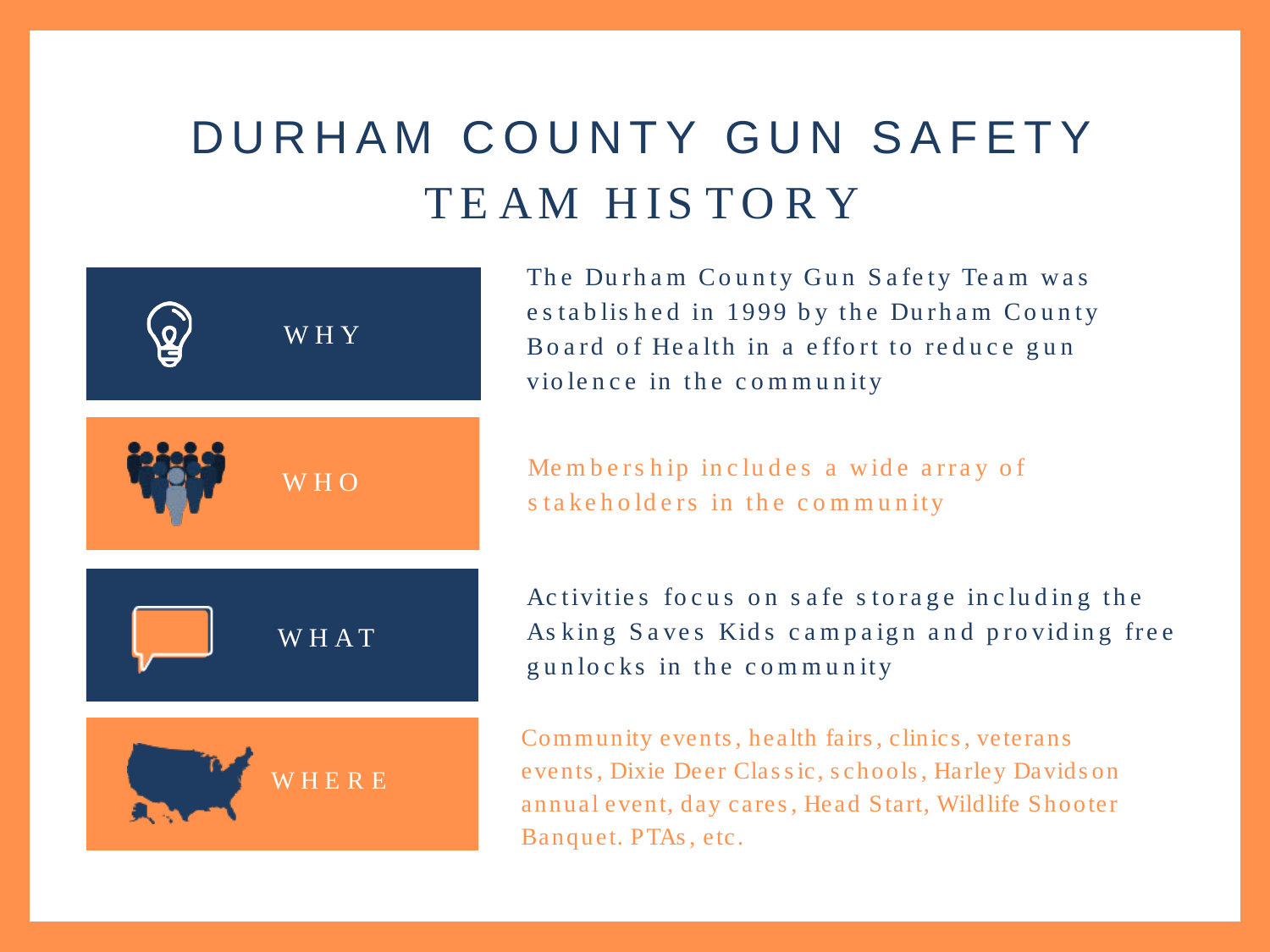#### **MISSION STATEMENT**

"To reduce death and injury related to fire arms through broad based and preventive strategies to promote a safe and violence free environment for our children"

DURHAM COUNTY GUN SAFETY TEAM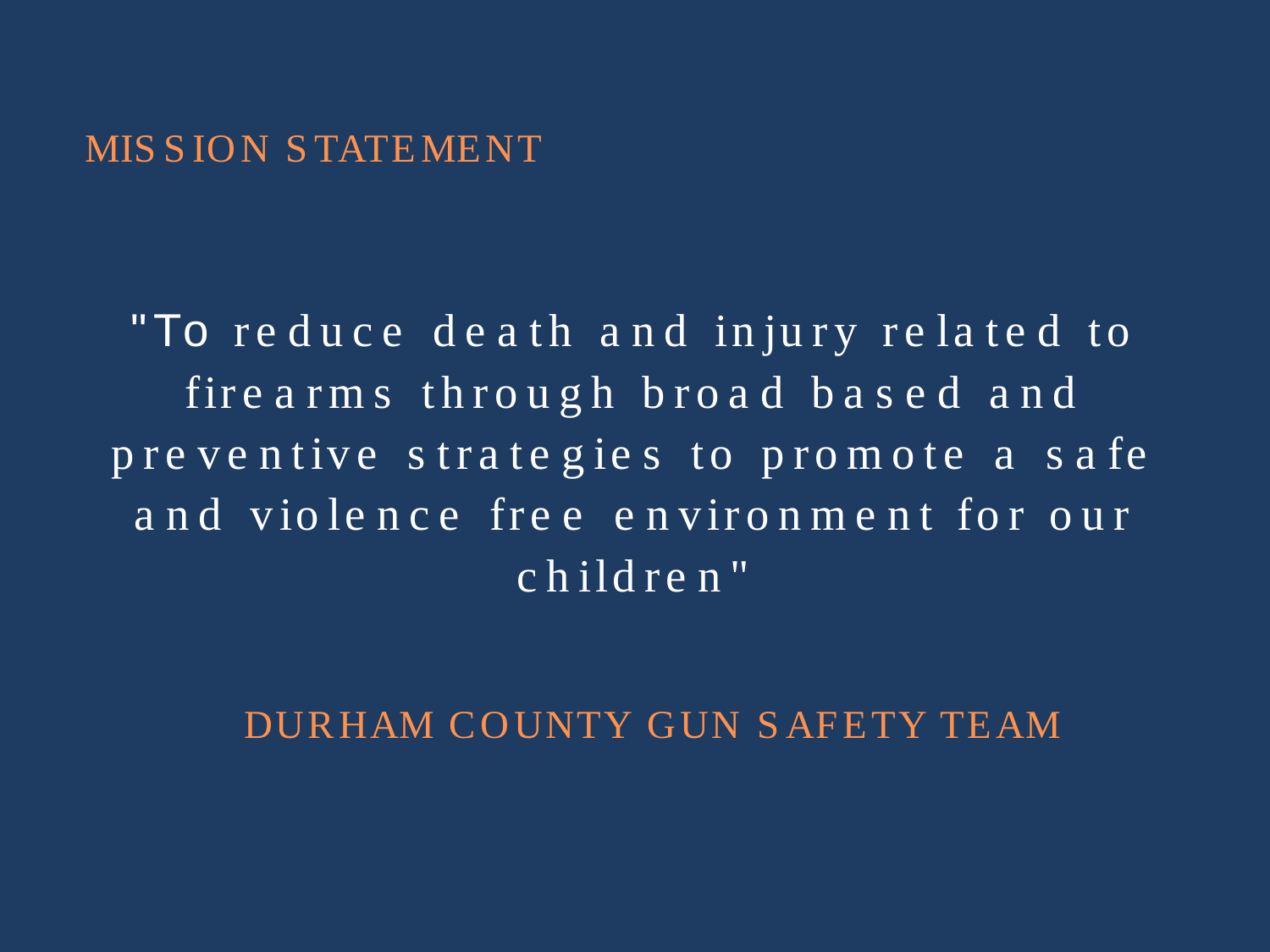### MAIN COMPONENTS



#### E DUC ATIO N

• As kin g S a ve s Kid s Ca m p a ig n • Safe s torage

#### SHARE

Team members act as liaison between their networks and the team

#### INTERVENTION

Provide free gunlocks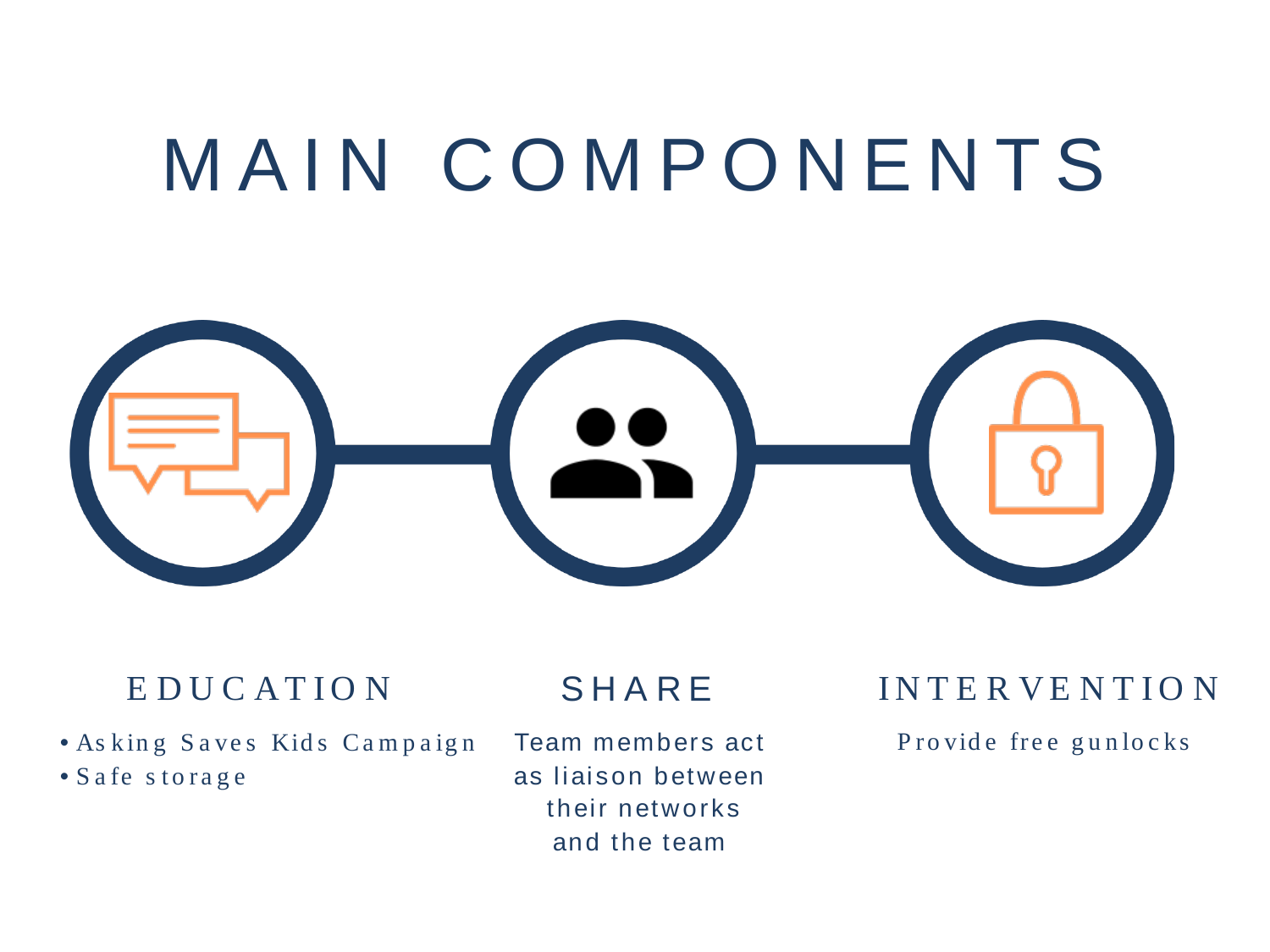### STAKEHOLDERS

- Local Health Department
- Department of Social Services (CPS)
- Law Enforceme nt
- Domestic Violence Advocate
- Healthcare Providers
- Youth Groups
- Justice System (ADA, DA)
- Injury Prevention Advocates
- Mental Health Outreach
- Suicide Prevention
- Veterans
- Faith Based Groups/Le aders
- Community Outreach Groups
- Concerned Citizens
- Wildlife/Hunting Organizations
- Housing Associations

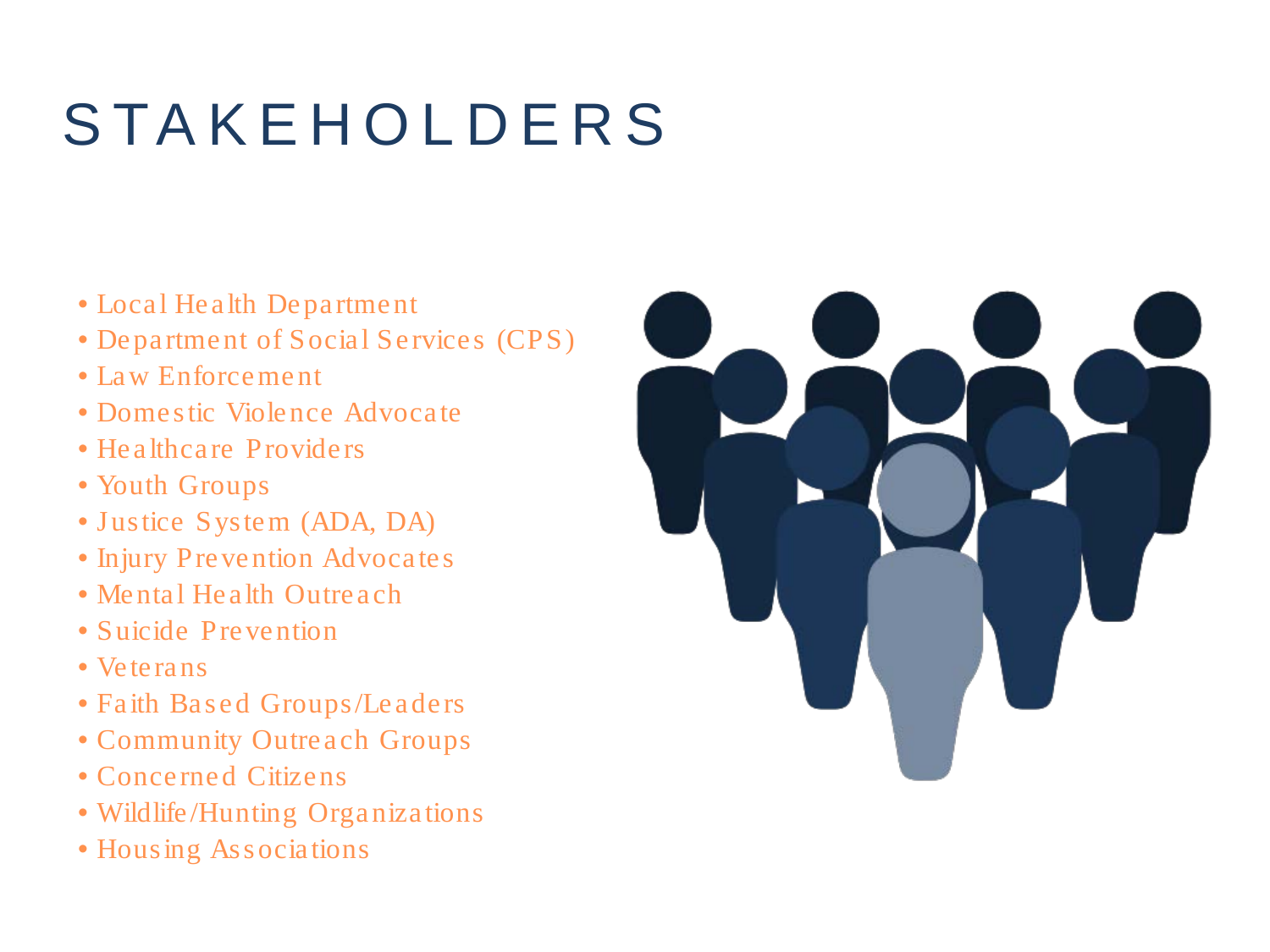### ASKING SAVES KIDS CAMPAIGN

### Background

### Me s s a g e

The ASK Campaign is a collaboration between the Brady Center to Prevent Gun Violence and the American Academy of Pediatrics

The ASK campaign encourages parents to ASK about firearms in the homes where their children play or vis it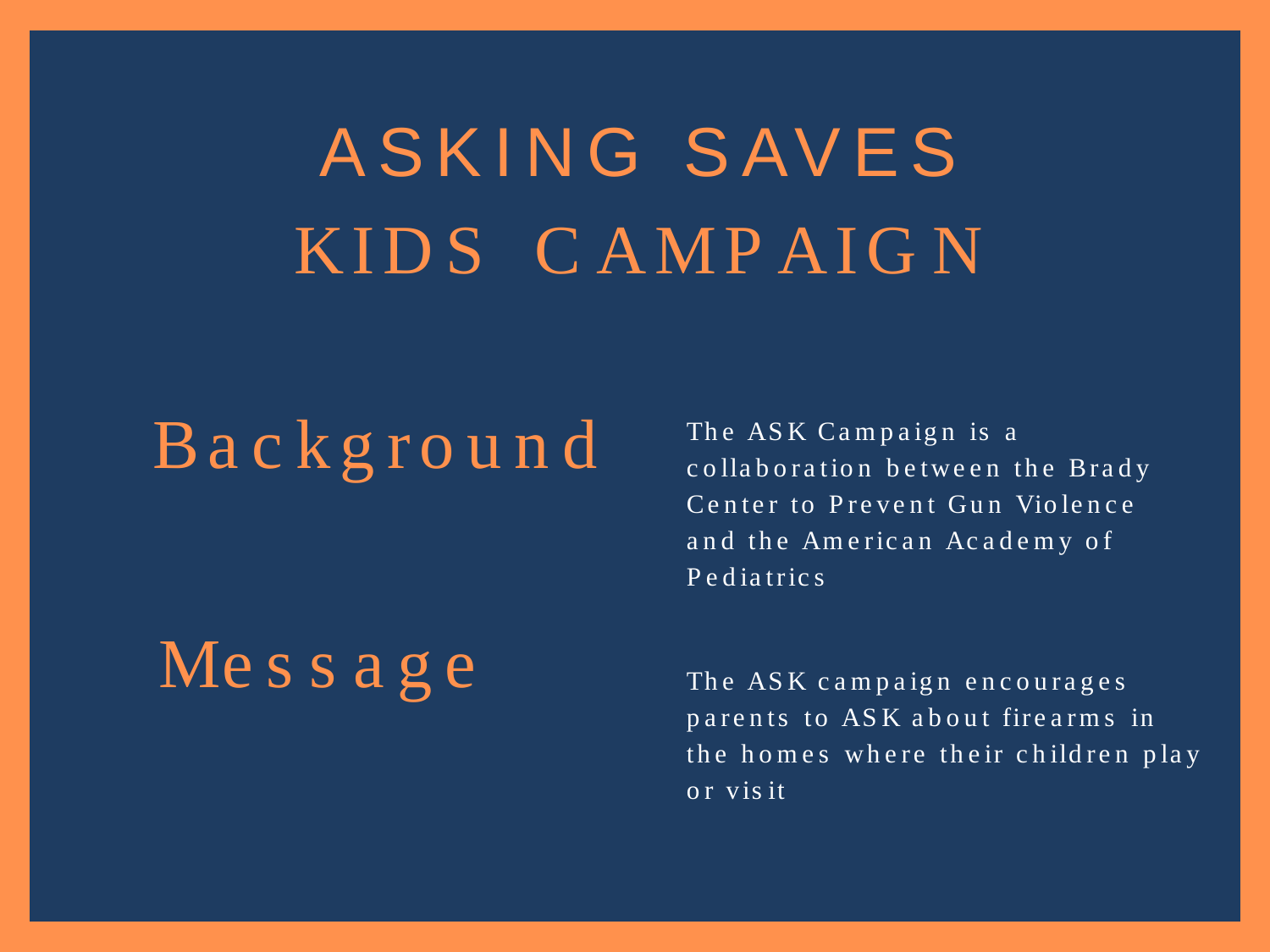### GUNLOCK GIVE AWAYS

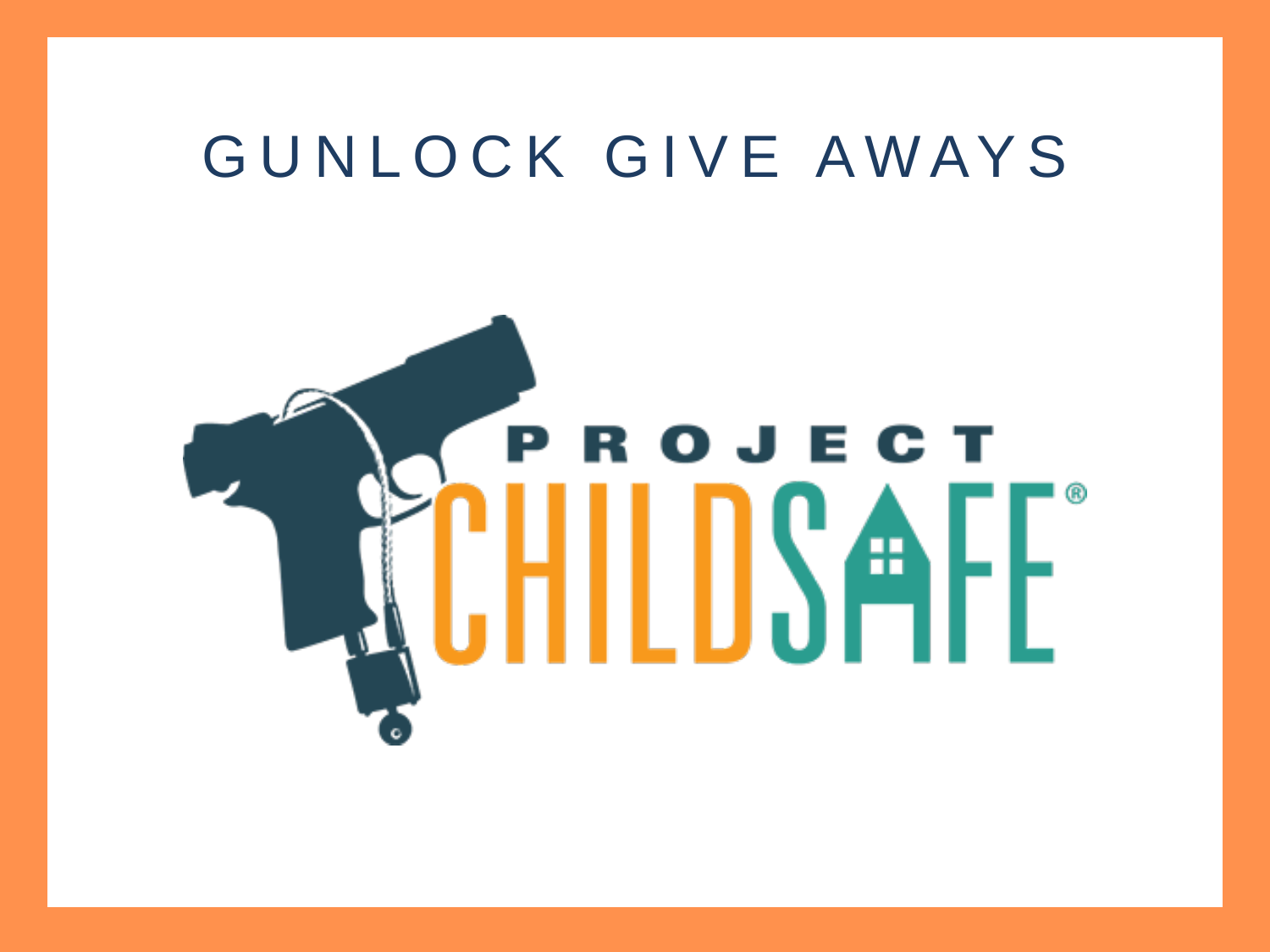

## GETTING STARTED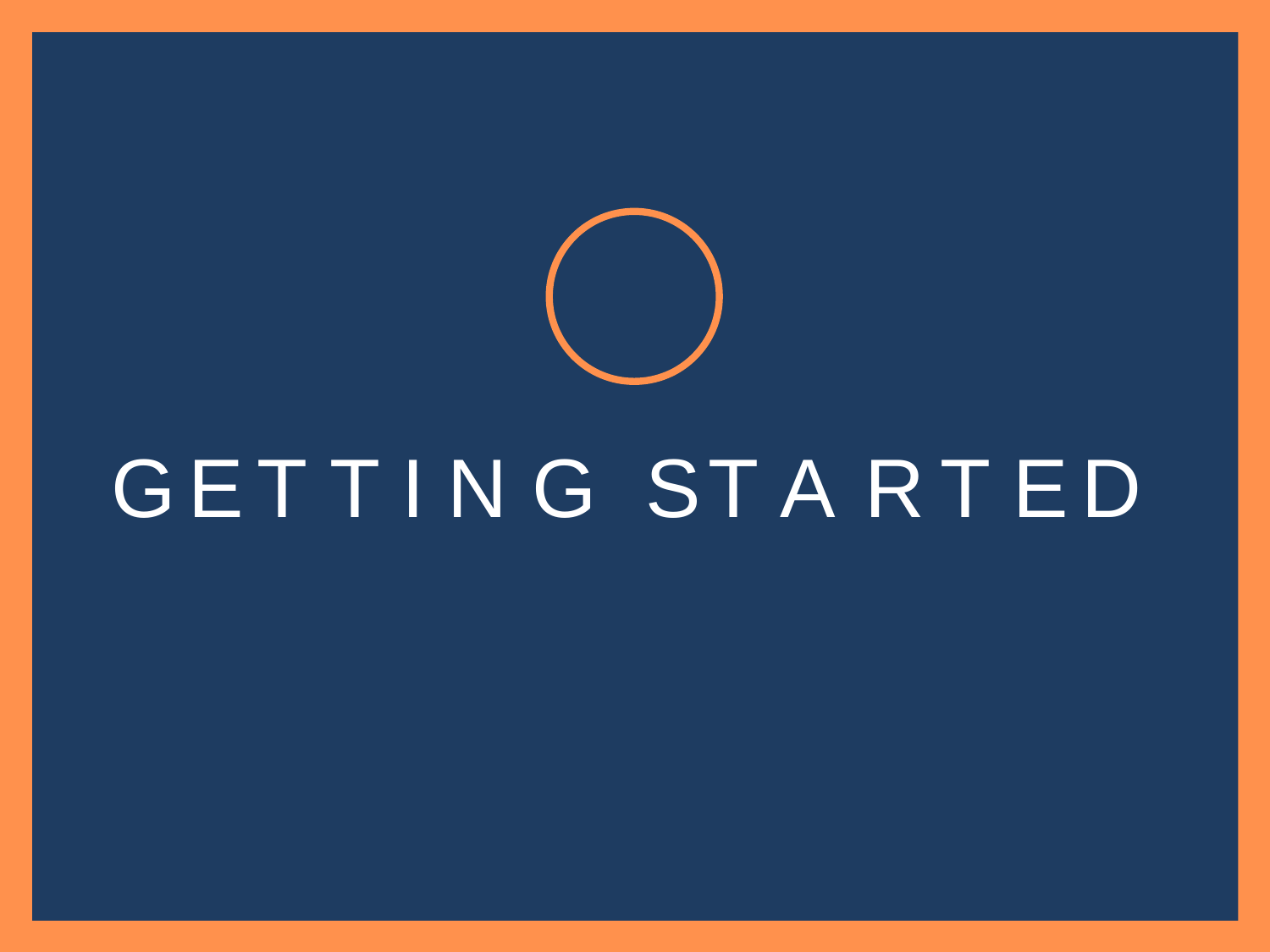### PROCESS

#### IDENTIFY

#### s takeholders in your community

### a core group of 10 -15 individuals to initial

INVITE

meeting

#### COLLABORATE

Best ideas come from collaboration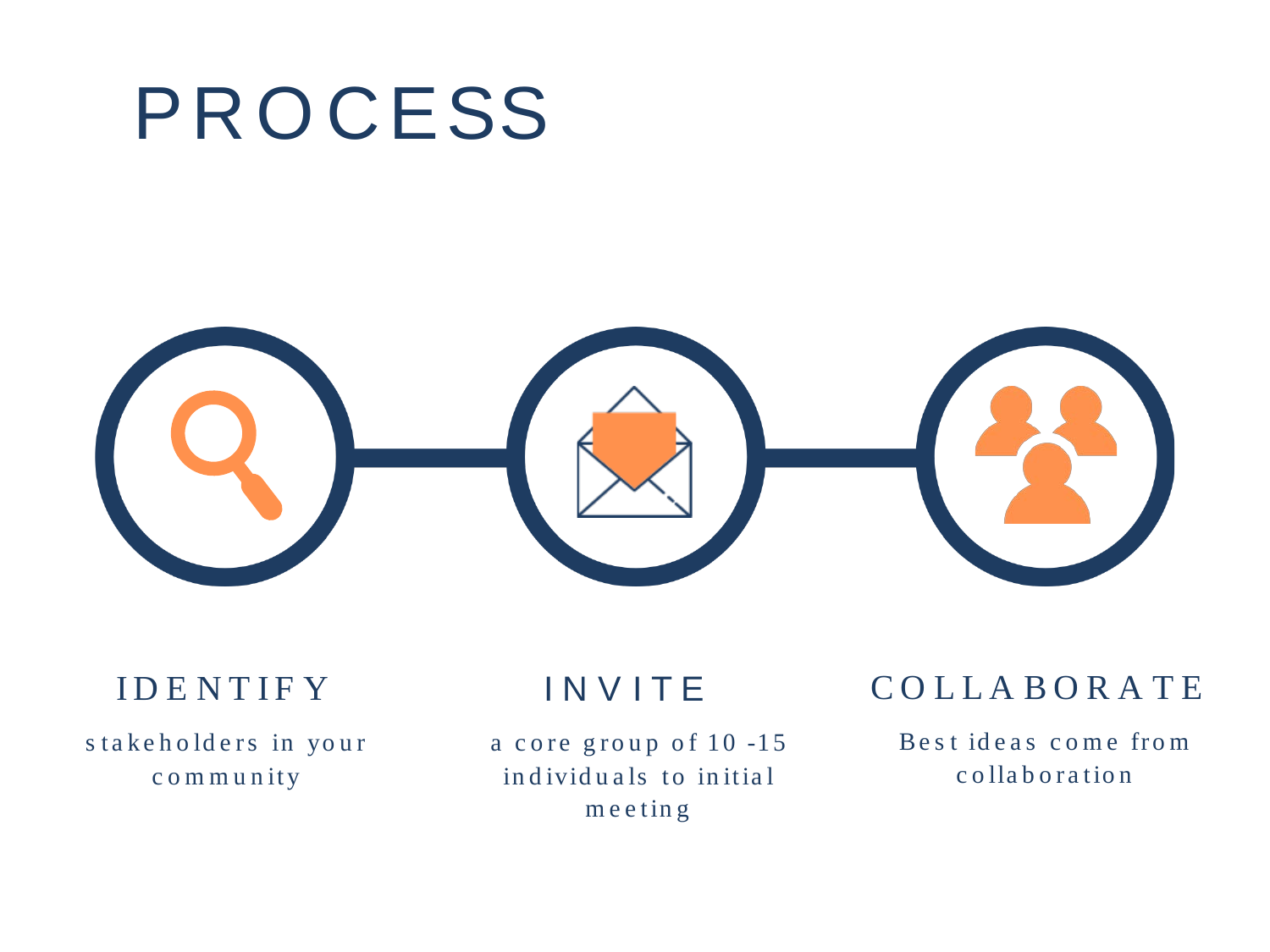### ESTABLISH A TEAM

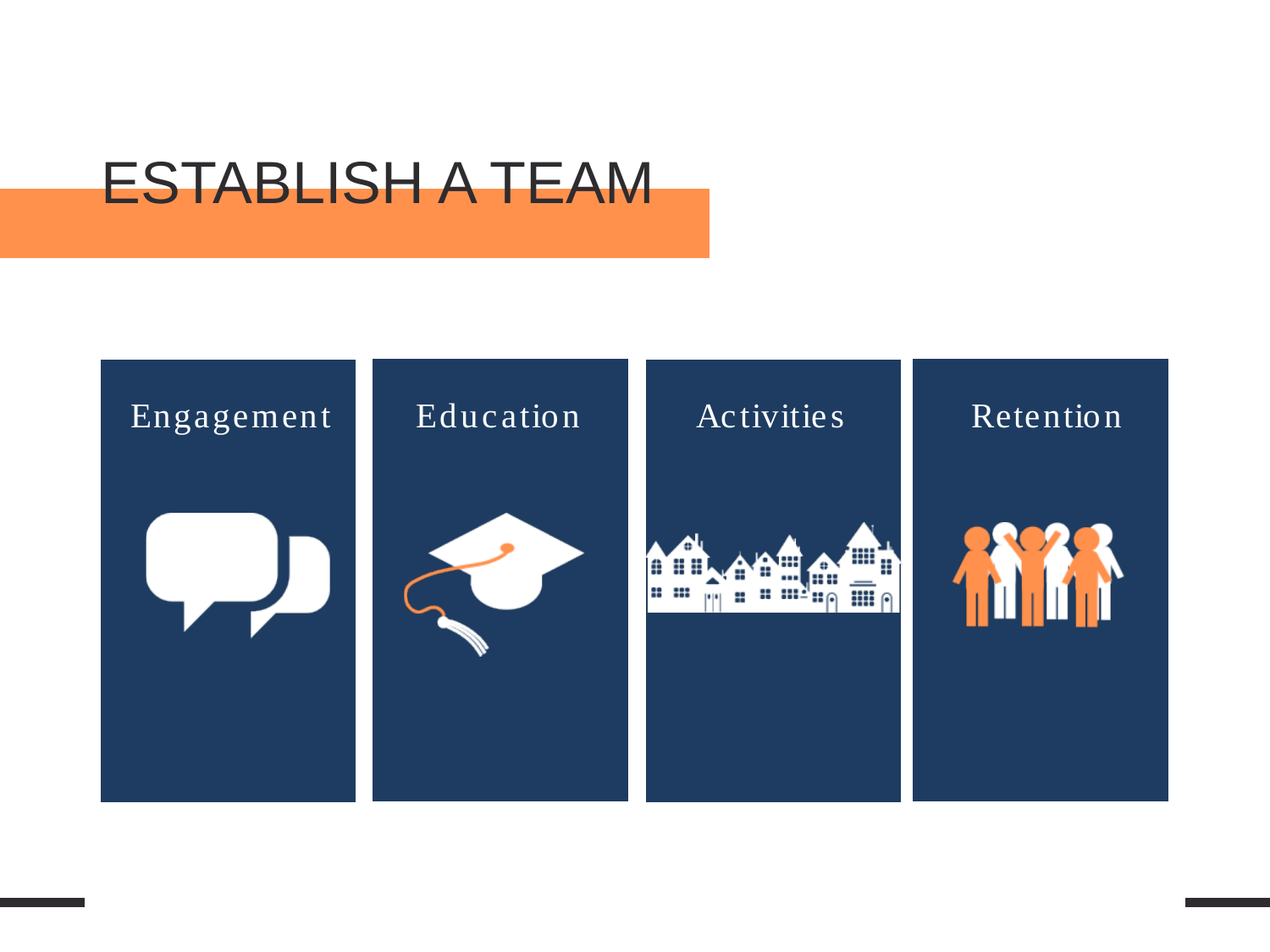

Durham County Gun Safety Team

[https://www.dcopublichealth.org/services/health-education/health-promotion](https://www.dcopublichealth.org/services/health-education/health-promotion-and-wellness/gun-safety-program)and-wellness/gun-safety-program

North Carolina Violent Death Reporting System [https://www.injuryfreenc.ncdhhs.gov](https://www.injuryfreenc.ncdhhs.gov/)

The ASK (Asking Saves Kids) Campaign [http://www.askingsaveskids.org](http://www.askingsaveskids.org/)

Project ChildSafe: National Shooting Sports Foundation (gunlocks) <http://projectchildsafe.org/safety/get-a-safety-kit>

North Carolinians Against Gun Violence [http://www.ncgv.org](http://www.ncgv.org/)

Means Matters : Harvard T.H. Chan School of Public Health <https://www.hsph.harvard.edu/meansmatter>